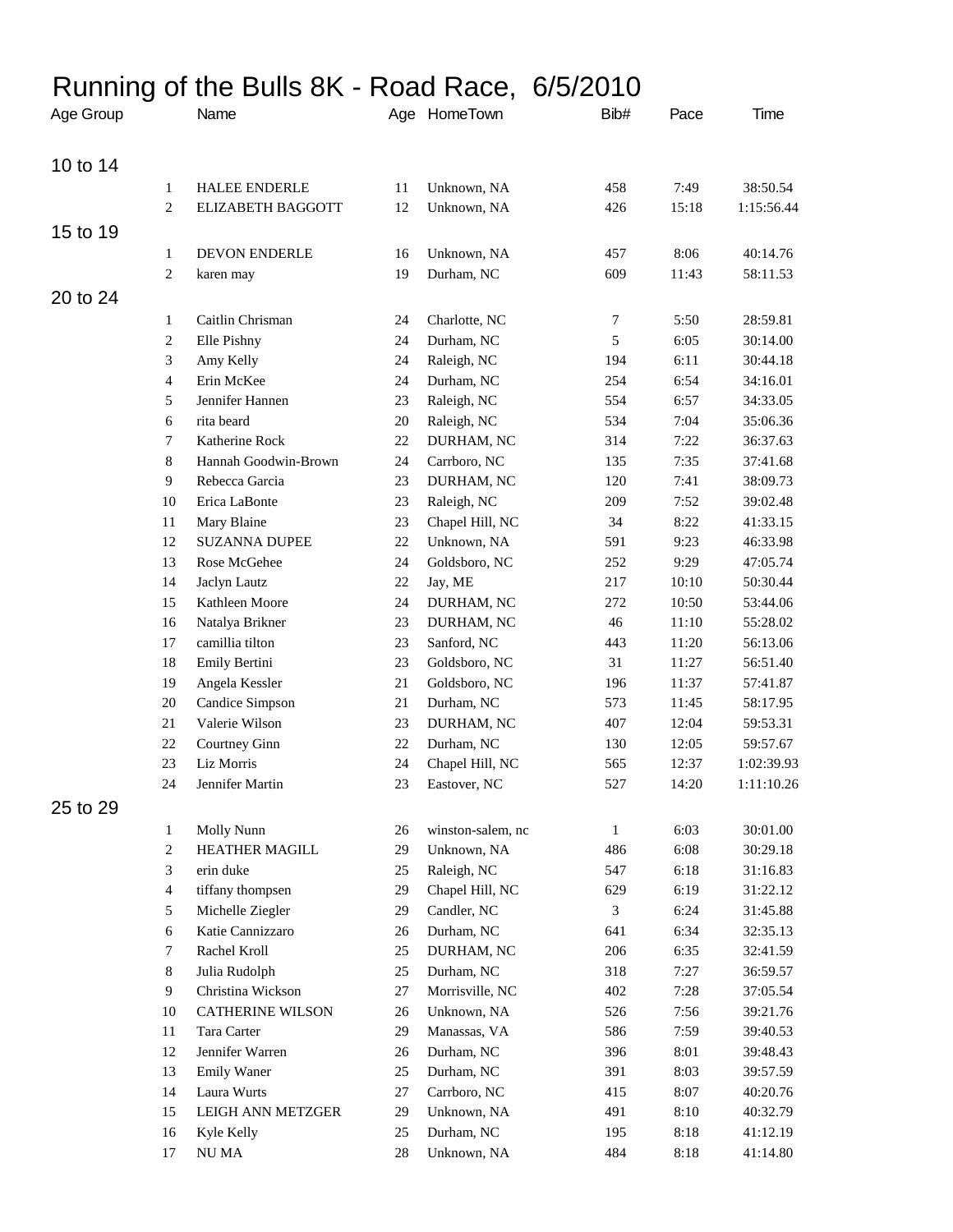| 18     | Catherine Pleil        | 29     | Durham, NC         | 615    | 8:20  | 41:22.33   |
|--------|------------------------|--------|--------------------|--------|-------|------------|
| 19     | Tara Pike              | 29     | Aberdeen, NC       | 614    | 8:21  | 41:28.73   |
| 20     | Laura Ruhl             | 26     | DURHAM, NC         | 319    | 8:23  | 41:39.60   |
| 21     | jennifer waldschmidt   | 25     | Eastover, NC       | 660    | 8:39  | 42:57.44   |
| 22     | Bhavani Ramya Mantha   | 25     | Durham, NC         | 605    | 8:40  | 43:01.99   |
| 23     | STEPHANIE BUSALACCHI   | 25     | Unknown, NA        | 439    | 8:42  | 43:14.92   |
| 24     | Katherine Segel        | 27     | Durham, NC         | 327    | 9:05  | 45:08.18   |
| 25     | Erin Lett              | 28     | Durham, NC         | 559    | 9:18  | 46:09.15   |
| 26     | <b>COURTNEY BAKER</b>  | 28     | Unknown, NA        | 429    | 9:20  | 46:22.97   |
| 27     | Manda Klein            | 28     | Durham, NC         | 197    | 9:25  | 46:45.93   |
| $28\,$ | Bien Lai               | 28     | Chapel Hill, NC    | 211    | 9:27  | 46:56.93   |
| 29     | Karen Nelson           | 26     | DURHAM, NC         | 281    | 9:29  | 47:07.14   |
| 30     | Monica Henchenski      | 26     | Raleigh, NC        | 155    | 9:37  | 47:42.05   |
| 31     | Alison Hutchins        | 26     | Durham, NC         | 175    | 9:38  | 47:51.71   |
| 32     | Frances Williams       | 27     | Raleigh, NC        | 406    | 9:45  | 48:24.72   |
| 33     | <b>RYAN LOVE</b>       | 28     | Unknown, NA        | 483    | 9:45  | 48:26.72   |
| 34     | Brandi Harrison        | 27     | Virginia Beach, VA | 148    | 10:00 | 49:38.69   |
| 35     | Kristen Pike           | 26     | Durham, NC         | 299    | 10:11 | 50:35.81   |
| 36     | Kathryn Haas           | $28\,$ | DURHAM, NC         | 552    | 10:13 | 50:41.92   |
| 37     | <b>Stacey Sneider</b>  | 28     | Morrisville, NC    | 342    | 10:13 | 50:45.60   |
| 38     | Kimberly Degnan        | 25     | CARY, NC           | 88     | 10:13 | 50:45.98   |
| 39     | <b>KRISTY NEWITT</b>   | 26     | Unknown, NA        | 497    | 10:14 | 50:48.79   |
| 40     | <b>Allison Blotzer</b> | 27     | Diamondhead, MS    | 35     | 10:20 | 51:16.12   |
| 41     | Amanda Buck            | 26     | Durham, NC         | 50     | 10:22 | 51:28.58   |
| 42     | Amanda Selah           | 28     | Durham, NC         | 328    | 10:25 | 51:43.25   |
| 43     | Casey Warner           | 29     | Durham, NC         | 394    | 10:26 | 51:49.28   |
| 44     | <b>BRENNA HEITZMAN</b> | 29     | Unknown, NA        | 469    | 10:28 | 51:57.88   |
| 45     | <b>Lindsay Thomas</b>  | 27     | Raleigh, NC        | 504    | 10:35 | 52:32.92   |
| 46     | PAM COTTEN             | 28     | Unknown, NA        | 447    | 10:36 | 52:35.68   |
| 47     | Jill Leckey            | 28     | Durham, NC         | 221    | 10:44 | 53:15.02   |
| 48     | EMILY YAMAZAWA         | 27     | Unknown, NA        | 528    | 10:46 | 53:27.09   |
| 49     | Jessica Dykstra        | 29     | Durham, NC         | 99     | 10:51 | 53:49.33   |
| 50     | Ashley Ward            | 27     | Greensboro, NC     | 393    | 10:54 | 54:07.87   |
| 51     | SHANNON WHIRLEDGE      | 28     | Unknown, NA        | 522    | 10:57 | 54:21.02   |
| 52     | Amanda Powell          | 26     | Raleigh, NC        | 301    | 11:00 | 54:35.88   |
| 53     | Larisa Haytmanek       | $28\,$ | Durham, NC         | 150    | 11:06 | 55:08.06   |
| 54     | Meridith Fry           | 26     | Chapel Hill, NC    | 118    | 11:07 | 55:13.85   |
| 55     | Melissa Peterson       | 29     | Durham, NC         | 632    | 11:23 | 56:29.75   |
| 56     | Kristin Johnson        | 27     | Durham, NC         | 183    | 11:26 | 56:44.93   |
| 57     | Jessica Harano         | 26     | Arvada, CO         | 631    | 11:27 | 56:51.50   |
| 58     | Katie Dinsmore         | 29     | Durham, NC         | 91     | 11:32 | 57:13.17   |
| 59     | Leah Sundheim          | 29     | Durham, NC         | 352    | 11:32 | 57:16.98   |
| $60\,$ | Kimberly Hanauer       | 29     | Durham, NC         | 599    | 11:36 | 57:36.74   |
| 61     | <b>KARINA COREY</b>    | 29     | Unknown, NA        | 446    | 11:37 | 57:40.52   |
| 62     | Crystal Barger         | 29     | Durham, NC         | $20\,$ | 11:39 | 57:50.25   |
| 63     | Erica Huray            | 28     | DURHAM, NC         | 174    | 11:56 | 59:14.60   |
| 64     | Martha Spears          | 25     | RALEIGH, NC        | 343    | 12:23 | 1:01:27.00 |
| 65     | KATHLEEN COOK          | 27     | Unknown, NA        | 588    | 12:24 | 1:01:34.43 |
| 66     | Stephani Deberry       | 27     | Durham, NC         | 87     | 12:38 | 1:02:40.04 |
| 67     | Maria Helgeson         | 28     | Durham, NC         | 153    | 13:29 | 1:06:57.79 |
| 68     | <b>JOYCE VILERA</b>    | 27     | Unknown, NA        | 521    | 14:05 | 1:09:55.06 |
| 69     | Alycia Blackwell       | 29     | Durham, NC         | 33     | 14:25 | 1:11:34.41 |
| 70     | Dominique Jones        | 28     | Durham, NC         | 186    | 16:11 | 1:20:17.41 |
|        |                        |        |                    |        |       |            |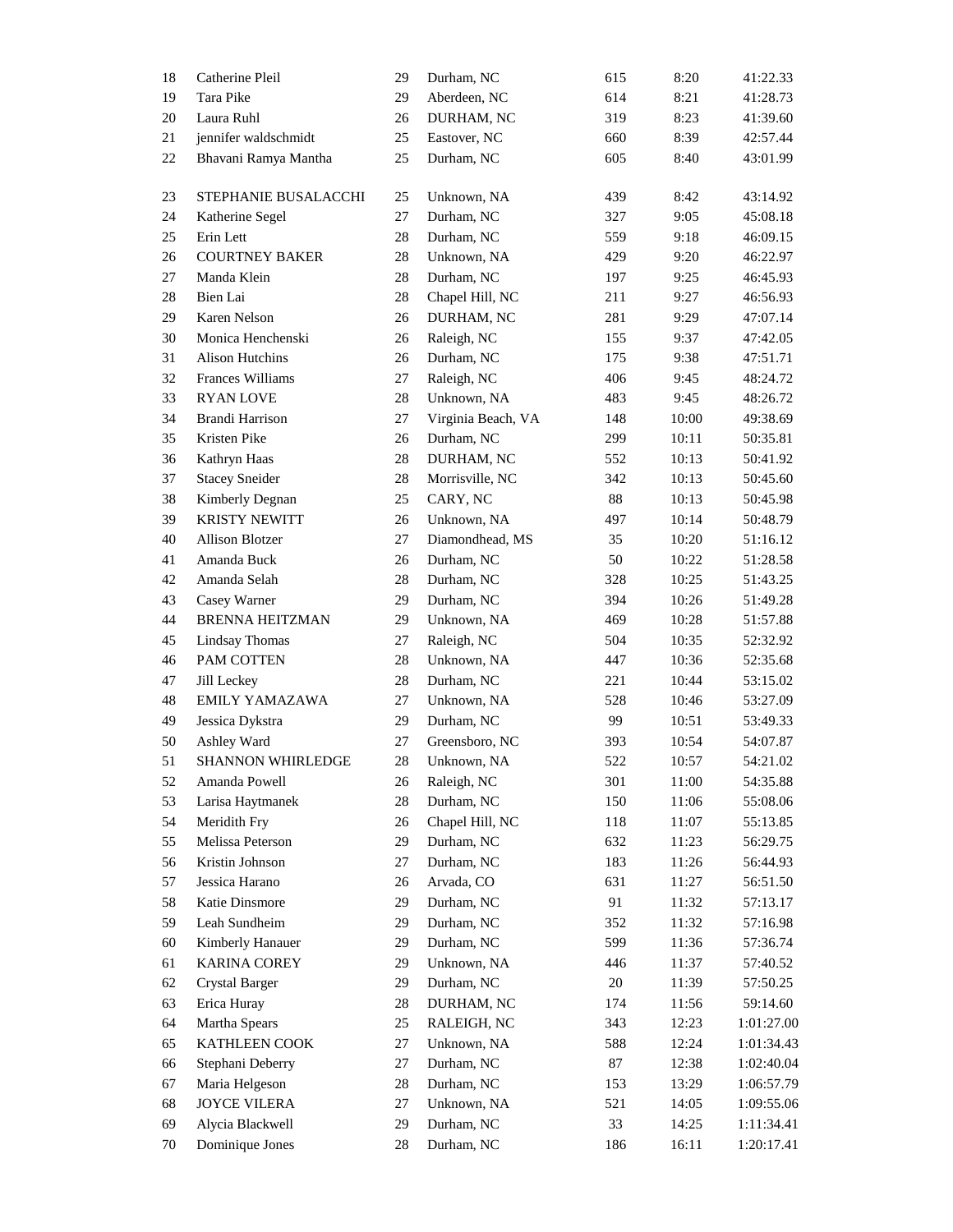| $\mathbf{1}$   | yvonne ou                           | 33       | DURHAM, NC               | 289 | 6:21  | 31:31.12 |
|----------------|-------------------------------------|----------|--------------------------|-----|-------|----------|
| $\overline{2}$ | <b>Brennan Liming</b>               | 33       | Apex, NC                 | 604 | 6:29  | 32:12.26 |
| $\mathfrak{Z}$ | <b>Blake Condray</b>                | 30       | Durham, NC               | 68  | 7:25  | 36:48.72 |
| $\overline{4}$ | Sarah Linz                          | 32       | Apex, NC                 | 228 | 7:33  | 37:29.15 |
| 5              | kimberley Smith                     | 30       | DURHAM, NC               | 574 | 7:46  | 38:36.92 |
| $\sqrt{6}$     | Jana Saur                           | 31       | Raleigh, NC              | 322 | 7:53  | 39:10.74 |
| $\tau$         | april goley                         | 32       | Durham, NC               | 131 | 7:54  | 39:15.06 |
| $\,$ 8 $\,$    | Sara Nicholson                      | 34       | Chapel Hill, NC          | 282 | 8:03  | 40:00.56 |
| $\overline{9}$ | Elizabeth Wood                      | 32       | Durham, NC               | 411 | 8:19  | 41:19.76 |
| 10             | Erin Swanson                        | 31       | Durham, NC               | 355 | 8:20  | 41:23.83 |
| 11             | Sandra Cooke                        | 31       | Durham, NC               | 71  | 8:21  | 41:29.73 |
| 12             | Melissa LaRose                      | 30       | Durham, NC               | 215 | 8:24  | 41:41.08 |
| 13             | Samantha Solic                      | 30       | Chapel Hill, NC          | 637 | 8:32  | 42:23.37 |
| 14             | Joanna Tallon                       | 30       | DURHAM, NC               | 358 | 8:33  | 42:29.10 |
| 15             | <b>Tracy Wesley</b>                 | 34       | Chapel Hill, NC          | 578 | 8:34  | 42:34.61 |
| 16             | Meredith Hatten                     | 31       | Durham, NC               | 556 | 8:38  | 42:54.49 |
| 17             | caroline bender                     | 33       | Durham, NC               | 28  | 8:40  | 43:03.17 |
|                |                                     | 31       |                          | 90  |       |          |
| 18             | whitney diebolt<br>Christina Sheedy |          | Durham, NC               |     | 8:40  | 43:03.38 |
| 19             |                                     | 32<br>32 | Durham, NC<br>DURHAM, NC | 331 | 8:43  | 43:17.06 |
| $20\,$         | Lindsey Schuler                     |          |                          | 325 | 8:44  | 43:20.06 |
| $21\,$         | Amanda Baley                        | 33       | Apex, NC                 | 19  | 8:46  | 43:29.43 |
| $22\,$         | <b>ALLYSON NEALIS</b>               | 32       | Unknown, NA              | 495 | 8:49  | 43:48.88 |
| 23             | Fabiula Unger                       | 33       | Durham, NC               | 380 | 9:07  | 45:16.91 |
| 24             | ceana dia dockery                   | 33       | Durham, NC               | 649 | 9:09  | 45:27.77 |
| 25             | christina Milks                     | 34       | Chapel Hill, NC          | 260 | 9:14  | 45:51.37 |
| $26\,$         | Jamie Weyandt                       | 32       | DURHAM, NC               | 400 | 9:21  | 46:23.97 |
| 27             | whitney may                         | 30       | Durham, NC               | 656 | 9:30  | 47:10.20 |
| 28             | Amanda Miller                       | 32       | Chapel Hill, NC          | 262 | 9:30  | 47:12.21 |
| 29             | Julie Janeczko                      | 33       | Raleigh, NC              | 179 | 9:33  | 47:24.84 |
| 30             | Meytal Barak                        | 31       | Durham, NC               | 532 | 9:34  | 47:29.82 |
| 31             | Alexandria Ross                     | 33       | Durham, NC               | 317 | 9:37  | 47:45.31 |
| 32             | paige goss                          | 30       | Durham, NC               | 137 | 9:39  | 47:55.05 |
| 33             | Karie Morgan                        | 34       | Pittsboro, NC            | 274 | 9:41  | 48:04.89 |
| 34             | Jennifer Jones                      | 33       | Durham, NC               | 187 | 9:47  | 48:35.57 |
| 35             | <b>JILL COOPER</b>                  | 30       | Unknown, NA              | 445 | 9:50  | 48:50.24 |
| 36             | <b>Stacey Succop</b>                | 31       | Chapel Hill, NC          | 619 | 9:51  | 48:56.58 |
| 37             | Sarah Rackley                       | 31       | Durham, NC               | 305 | 10:01 | 49:45.34 |
| 38             | Melissa Farkouh                     | 33       | Chapel Hill, NC          | 108 | 10:05 | 50:03.95 |
| 39             | Julia Collins                       | $30\,$   | RALEIGH, NC              | 67  | 10:10 | 50:29.38 |
| 40             | Molly Steinbauer                    | 34       | Durham, NC               | 346 | 10:11 | 50:32.00 |
| 41             | <b>KRISTEN SMITH</b>                | 31       | Unknown, NA              | 514 | 10:11 | 50:35.09 |
| 42             | <b>MEG WIEHE</b>                    | 32       | Unknown, NA              | 525 | 10:16 | 50:57.31 |
| 43             | <b>Audrey Hendriks</b>              | 31       | WAKE FOREST, NC          | 157 | 10:16 | 50:59.77 |
| 44             | Sarah Rhea                          | 32       | Durham, NC               | 309 | 10:17 | 51:01.14 |
| 45             | Laura Mack                          | 33       | Durham, NC               | 237 | 10:21 | 51:24.61 |
| 46             | Michelle Gardiner                   | 33       | DURHAM, NC               | 598 | 10:30 | 52:06.27 |
| 47             | Deana Labriola                      | 33       | Durham, NC               | 210 | 10:32 | 52:17.57 |
| 48             | Alexia Kelley                       | 33       | Durham, NC               | 193 | 10:42 | 53:06.46 |
| 49             | Lorra Gosselin                      | 30       | Raleigh, NC              | 551 | 10:43 | 53:12.89 |
| 50             | Paula Borden                        | 34       | Durham, NC               | 38  | 10:45 | 53:24.14 |
| 51             | Erin Buchanan                       | 34       | Durham, NC               | 49  | 10:52 | 53:58.31 |
| 52             | amy cuni                            | 31       | Raleigh, NC              | 77  | 11:03 | 54:49.75 |
| 53             | rani darling                        | 32       | Durham, NC               | 84  | 11:03 | 54:53.16 |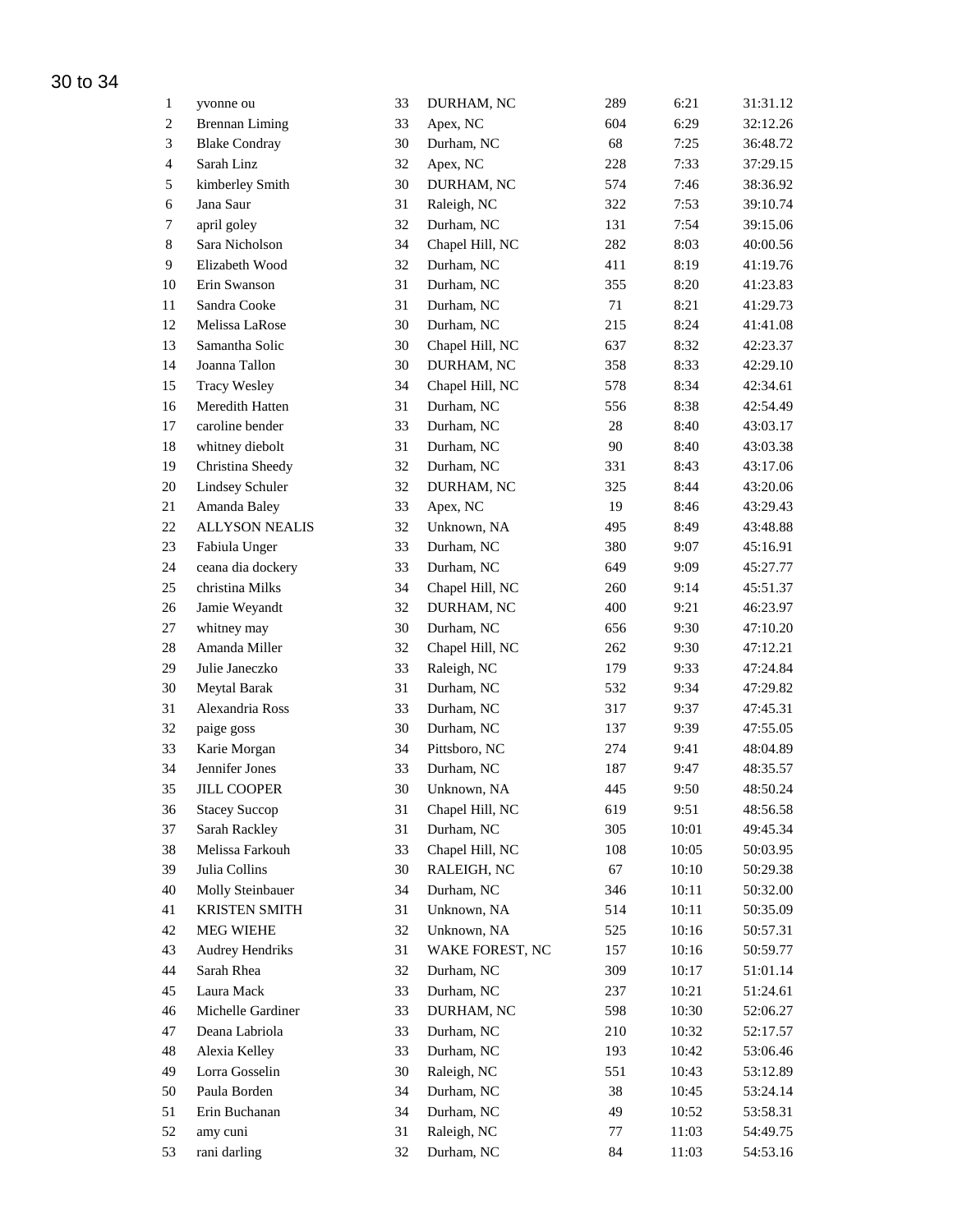| 54             | Jennifer Tebb         | 32 | Durham, NC      | 621 | 11:10 | 55:28.96   |
|----------------|-----------------------|----|-----------------|-----|-------|------------|
| 55             | Rachel Peragallo      | 31 | DURHAM, NC      | 568 | 11:13 | 55:41.46   |
| 56             | Jennifer Bennett      | 31 | Durham, NC      | 535 | 11:18 | 56:04.68   |
| 57             | Anna Arceneaux        | 31 | Durham, NC      | 15  | 11:21 | 56:20.47   |
| 58             | Kristie Hall          | 34 | Apex, NC        | 143 | 11:25 | 56:40.75   |
| 59             | Heather Gaudaur       | 33 | Durham, NC      | 123 | 11:28 | 56:54.62   |
| 60             | Amy Jones             | 31 | Durham, NC      | 185 | 11:32 | 57:13.40   |
| 61             | Christina Jaikaran    | 30 | Durham, NC      | 177 | 11:33 | 57:18.65   |
| 62             | Mary-Charles Nassif   | 30 | Durham, NC      | 280 | 11:43 | 58:08.84   |
| 63             | Cathi Sander          | 34 | Durham, NC      | 485 | 11:50 | 58:45.65   |
| 64             | <b>HEATHER HOLDER</b> | 30 | Unknown, NA     | 475 | 11:54 | 59:06.76   |
| 65             | Holly Kunkel          | 34 | DURHAM, NC      | 208 | 12:04 | 59:54.29   |
| 66             | Amy Lowry             | 34 | Mebane, NC      | 561 | 12:14 | 1:00:45.09 |
| 67             | Crystal Weber         | 30 | Durham, NC      | 399 | 12:14 | 1:00:45.56 |
| 68             | barbara theriot       | 31 | Durham, NC      | 361 | 12:40 | 1:02:52.82 |
| 69             | <b>ANNA HIPPS</b>     | 31 | Unknown, NA     | 472 | 12:46 | 1:03:22.64 |
| 70             | Amber Hargett         | 31 | Dover, NC       | 147 | 12:46 | 1:03:22.81 |
| 71             | SHAMIAH CARLTON       | 32 | Unknown, NA     | 584 | 13:23 | 1:06:23.74 |
| 72             | Tennisha Brown        | 31 | Raleigh, NC     | 583 | 13:38 | 1:07:38.54 |
| 73             | April West            | 34 | Cameron, NC     | 626 | 14:20 | 1:11:09.97 |
| 74             | MADHU CHHETRI         | 31 | Unknown, NA     | 441 | 14:47 | 1:13:23.13 |
|                |                       |    |                 |     |       |            |
|                |                       |    |                 |     |       |            |
| $\mathbf{1}$   | shannon lowery        | 37 | Raleigh, NC     | 560 | 6:34  | 32:38.82   |
| $\sqrt{2}$     | <b>SUSAN HAWS</b>     | 38 | Unknown, NA     | 467 | 6:49  | 33:52.64   |
| $\mathfrak{Z}$ | Deborah Springer      | 36 | Durham, NC      | 618 | 7:43  | 38:21.19   |
| $\overline{4}$ | Shannon Johnstone     | 36 | CARY, NC        | 184 | 7:51  | 38:57.87   |
| 5              | Susan Milliken        | 36 | Durham, NC      | 265 | 8:07  | 40:16.76   |
| $\sqrt{6}$     | Wendy Pabich          | 39 | Durham, NC      | 291 | 8:17  | 41:08.00   |
| $\tau$         | Aimee Lomax           | 38 | Raleigh, NC     | 231 | 8:23  | 41:36.51   |
| $8\,$          | Krista Millard        | 37 | Pittsboro, NC   | 261 | 8:39  | 42:56.49   |
| 9              | <b>AMY LARK</b>       | 35 | Unknown, NA     | 482 | 8:43  | 43:16.87   |
| 10             | Shawna Turrick        | 35 | Apex, NC        | 379 | 8:56  | 44:20.05   |
| 11             | Nicole Trueheart      | 37 | Raleigh, NC     | 373 | 9:10  | 45:32.55   |
| 12             | Susanne Schmal        | 37 | Durham, NC      | 323 | 9:12  | 45:38.51   |
| 13             | REBECCA MITTENDORF    | 35 | Unknown, NA     | 492 | 9:13  | 45:46.37   |
| 14             | Dana O'Keefe          | 35 | Durham, NC      | 285 | 9:16  | 45:58.25   |
| 15             | Sarah Herndon         | 37 | Charlotte, NC   | 161 | 9:16  | 45:58.40   |
| 16             | Carla Fulton          | 35 | DURHAM, NC      | 119 | 9:33  | 47:23.04   |
| 17             | Jennifer Benkovitz    | 36 | Raleigh, NC     | 29  | 9:36  | 47:37.04   |
| 18             | CAREN MANGARELLI      | 39 | Unknown, NA     | 487 | 9:41  | 48:03.23   |
| 19             | Erika Close           | 36 | Raleigh, NC     | 66  | 10:00 | 49:36.52   |
| 20             | Rebecca Sitton        | 37 | Smithfield, NC  | 335 | 10:00 | 49:40.81   |
| 21             | Elizabeth Curran      | 36 | Durham, NC      | 81  | 10:02 | 49:46.03   |
| 22             | Michelle Engle        | 37 | Chapel Hill, NC | 105 | 10:05 | 50:03.92   |
| 23             | Catherine Maher       | 35 | WAKE FOREST, NC | 239 | 10:05 | 50:04.21   |
| 24             | Vicki Gunto           | 37 | DURHAM, NC      | 141 | 10:05 | 50:04.57   |
| 25             | Jennifer Wiggins      | 35 | Chapel Hill, NC | 405 | 10:08 | 50:16.31   |
| 26             | Jody Boyd             | 35 | Durham, NC      | 42  | 10:18 | 51:10.80   |
| 27             | Tomalei Vess          | 36 | Durham, NC      | 624 | 10:20 | 51:16.57   |
| $28\,$         | Anne Wakefield        | 36 | Durham, NC      | 388 | 10:24 | 51:38.84   |
| 29             | Courtney Mumford      | 39 | Durham, NC      | 277 | 10:24 | 51:38.86   |
| 30             | Katy Gilliam          | 36 | Chapel Hill, NC | 128 | 10:31 | 52:14.35   |
| 31             | Kris Swanson          | 37 | Durham, NC      | 356 | 10:32 | 52:19.80   |
| $32\,$         | Mary Chapman          | 38 | DURHAM, NC      | 59  | 10:36 | 52:39.10   |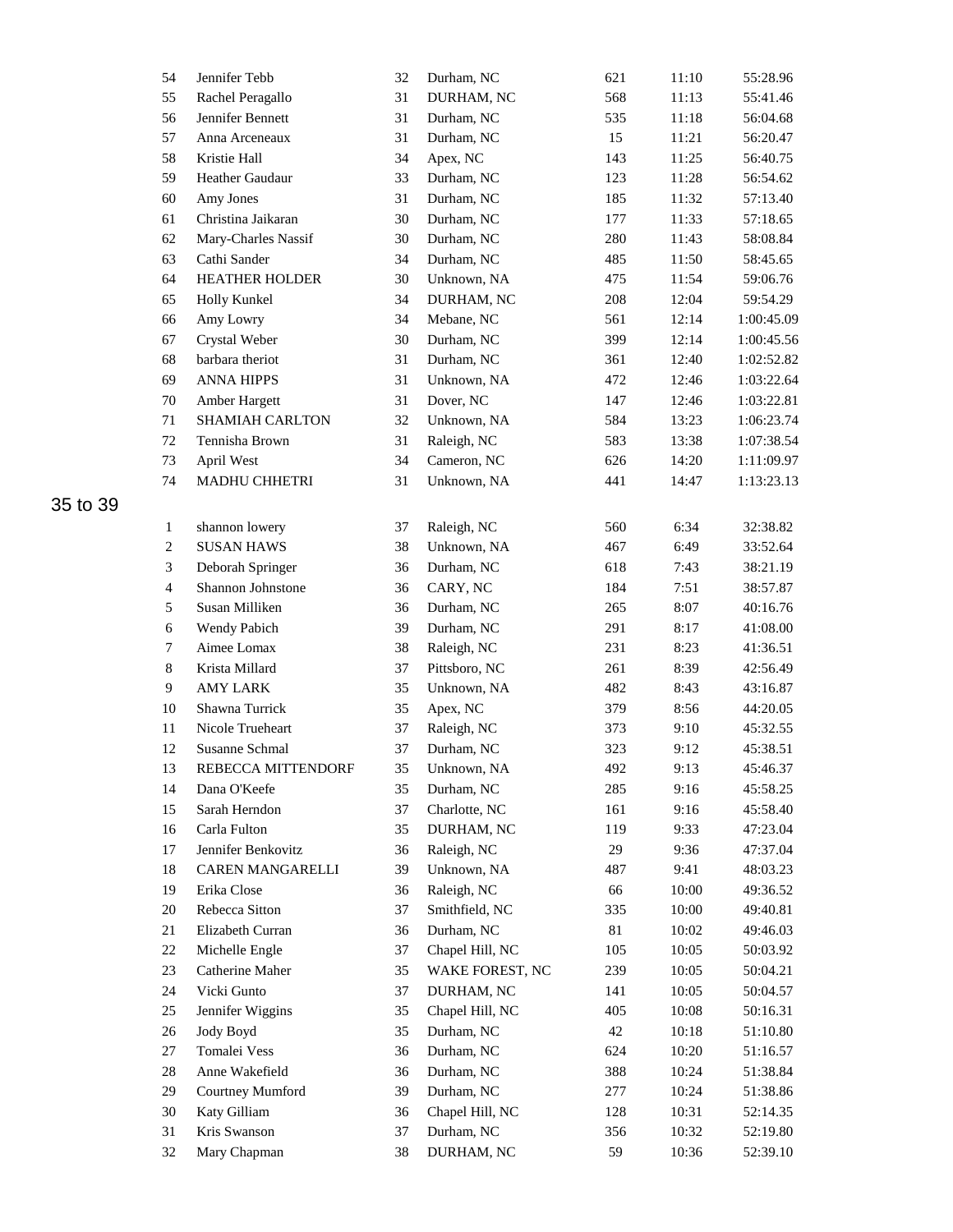| 33               | Naura Savchenko       | 39     | Clayton, NC      | 616 | 10:44 | 53:17.50   |
|------------------|-----------------------|--------|------------------|-----|-------|------------|
| 34               | Jennifer Wyatt        | 35     | Chapel Hill, NC  | 416 | 10:47 | 53:34.21   |
| 35               | Michelle Thiny        | 38     | Chapel Hill, NC  | 362 | 10:52 | 53:58.07   |
| 36               | Sarah Harrah          | 35     | Columbia, MD     | 630 | 10:55 | 54:11.91   |
| 37               | Amy Knowles           | 35     | Durham, NC       | 201 | 10:57 | 54:20.91   |
| 38               | <b>ANITA TAYLOR</b>   | 35     | Unknown, NA      | 519 | 11:05 | 55:02.24   |
| 39               | Christi Dye           | 36     | DURHAM, NC       | 98  | 11:13 | 55:40.20   |
| 40               | krista reddington     | 36     | Hillsborough, NC | 308 | 11:19 | 56:09.27   |
| 41               | <b>Colleen Reaves</b> | 37     | Timberlake, NC   | 307 | 11:22 | 56:24.36   |
| $42\,$           | Danielle Perry        | 39     | Raleigh, NC      | 295 | 11:29 | 56:58.41   |
| 43               | Ana D'Alessio         | 37     | Carrboro, NC     | 83  | 11:49 | 58:39.48   |
| 44               | Carrie Gilmore        | 35     | Durham, NC       | 129 | 11:52 | 58:52.74   |
| 45               | Keri Van Fleteren     | 38     | Durham, NC       | 383 | 12:05 | 59:56.57   |
| 46               | <b>LILIANA SIMON</b>  | 35     | Durham, NC       | 334 | 12:09 | 1:00:19.71 |
| 47               | <b>MATILDA ZEA</b>    | 37     | Unknown, NA      | 530 | 12:12 | 1:00:31.05 |
| 48               | LEah Houde            | 35     | Durham, NC       | 172 | 12:20 | 1:01:15.88 |
| 49               | Lisa Hasan            | 37     | Durham, NC       | 149 | 12:22 | 1:01:25.25 |
| 50               | brooke bowersox       | 39     | Cary, NC         | 41  | 12:39 | 1:02:47.82 |
| 51               | wendy hamon           | 37     | Raleigh, NC      | 144 | 12:40 | 1:02:54.85 |
| 52               | Lisa Gehtland         | 36     | DURHAM, NC       | 125 | 12:46 | 1:03:23.81 |
| 53               | Gail Belvett          | 36     | Durham, NC       | 27  | 13:47 | 1:08:22.75 |
| 54               | PHUONG DIEP           | 35     | Unknown, NA      | 454 | 15:10 | 1:15:16.02 |
| 55               | <b>SANTA CHHETRI</b>  | 36     | Unknown, NA      | 442 | 15:19 | 1:16:03.41 |
|                  |                       |        |                  |     |       |            |
| $\mathbf{1}$     | Kim Certain           | 42     | Chapel Hill, NC  | 9   | 6:50  | 33:58.49   |
| $\boldsymbol{2}$ | Jennifer Curtin       | 42     | Raleigh, NC      | 82  | 6:51  | 34:01.56   |
| 3                | Sarah Strunk          | 44     | Chapel Hill, NC  | 350 | 7:33  | 37:27.28   |
| $\overline{4}$   | Jessica Lee           | $40\,$ | Chapel Hill, NC  | 223 | 7:41  | 38:10.80   |
| 5                | MICHELLE MEAD DEKKER  | 42     | Unknown, NA      | 489 | 7:43  | 38:21.33   |
| 6                | <b>KRISTIN TUCKER</b> | 41     | Unknown, NA      | 623 | 8:17  | 41:06.00   |
| 7                | Jenni Owen            | 43     | Durham, NC       | 290 | 8:24  | 41:40.25   |
| $\,$ 8 $\,$      | Courtney Van Houtven  | 42     | Chapel Hill, NC  | 384 | 8:35  | 42:38.78   |
| 9                | <b>KATE BERRIEN</b>   | 40     | Unknown, NA      | 432 | 8:36  | 42:44.11   |
| 10               | Sonia Davis           | 43     | Chapel Hill, NC  | 85  | 8:41  | 43:05.57   |
| 11               | <b>JULIE CRONIN</b>   | 42     | Unknown, NA      | 450 | 8:51  | 43:57.82   |
| 12               | Kristen bradfield     | 44     | Hillsborough, NC | 43  | 8:55  | 44:16.94   |
| 13               | Susan LeClair         | 44     | Durham, NC       | 222 | 8:56  | 44:20.03   |
| 14               | Joyce Mineer          | 44     | Bear Creek, NC   | 266 | 9:24  | 46:42.67   |
| 15               | Kayla Perry           | 42     | Raleigh, NC      | 296 | 9:40  | 48:01.87   |
| 16               | <b>REMI HUECKEL</b>   | 40     | Unknown, NA      | 476 | 6:48  | 48:12.0    |
| 17               | kelly woolbright      | 41     | DURHAM, NC       | 414 | 9:43  | 48:14.89   |
| 18               | Erin Malloy           | 44     | Chapel Hill, NC  | 240 | 9:48  | 48:39.57   |
| 19               | Jennifer Leech        | 43     | Chapel Hill, NC  | 225 | 10:06 | 50:08.90   |
| 20               | Anne Aylin            | 41     | Durham, NC       | 17  | 10:11 | 50:33.43   |
| 21               | Diane Suner           | 43     | Durham, NC       | 620 | 10:15 | 50:51.59   |
| 22               | Lisa Turner           | 43     | Chapel Hill, NC  | 377 | 10:18 | 51:08.80   |
| 23               | <b>Tammy Rice</b>     | 44     | Mebane, NC       | 312 | 10:28 | 51:59.69   |
| 24               | CYNTHIA CRENSHAW      | 42     | Unknown, NA      | 448 | 10:34 | 52:25.20   |
| 25               | Susan Miller          | 40     | Hillsborough, NC | 264 | 10:34 | 52:29.70   |
| $26\,$           | Angie Ward            | 40     | Durham, NC       | 392 | 10:50 | 53:47.86   |
| 27               | <b>ELIZABETH TOWE</b> | 43     | Unknown, NA      | 622 | 10:52 | 53:56.74   |
| $28\,$           | Mia Kang              | 41     | Chapel Hill, NC  | 192 | 10:53 | 53:59.30   |
| 29               | Chrissy Beck          | 43     | DURHAM, NC       | 25  | 11:06 | 55:08.25   |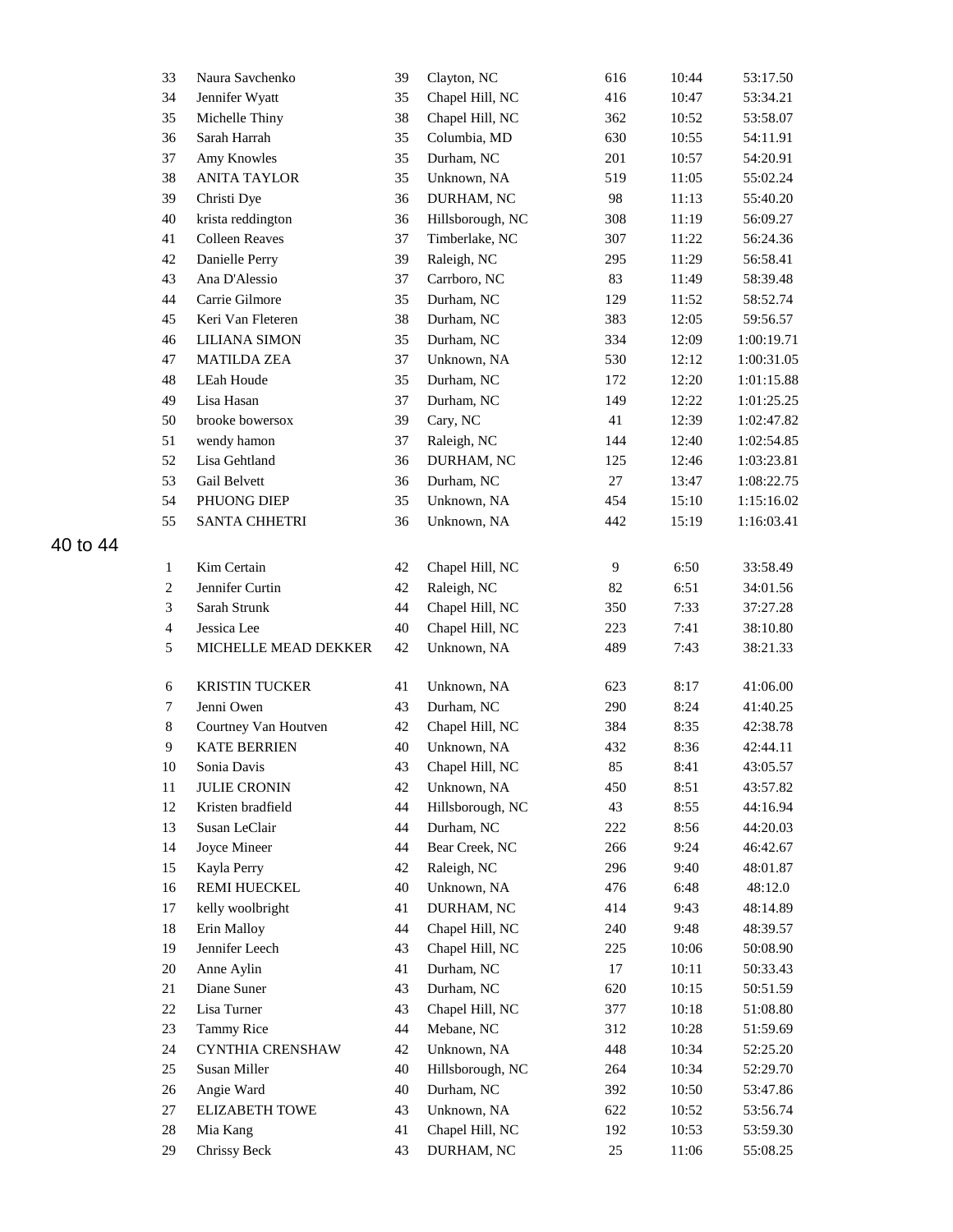|    | 30                       | Catherine O'Neal                   | 42          | Mebane, NC               | 286 | 11:13 | 55:43.93   |
|----|--------------------------|------------------------------------|-------------|--------------------------|-----|-------|------------|
|    | 31                       | Juliet Brundige                    | 42          | CARY, NC                 | 48  | 11:22 | 56:23.63   |
|    | 32                       | Kim Perry                          | 43          | Raleigh, NC              | 297 | 11:29 | 56:58.74   |
|    | 33                       | Karen Cardamone                    | 43          | Durham, NC               | 57  | 11:50 | 58:43.65   |
|    | 34                       | Amy Hoogervorst                    | 41          | Chapel Hill, NC          | 168 | 11:53 | 58:57.54   |
|    | 35                       | Renee Ferrari                      | 42          | Chapel Hill, NC          | 112 | 11:56 | 59:14.25   |
|    | 36                       | <b>LISA SCHLESINGER</b>            | 41          | Unknown, NA              | 510 | 11:56 | 59:15.64   |
|    | 37                       | <b>KAREN MENDES</b>                | 41          | Unknown, NA              | 490 | 12:09 | 1:00:18.71 |
|    | 38                       | Annette Layman                     | 44          | Durham, NC               | 218 | 12:17 | 1:00:58.19 |
|    | 39                       | Ginny Ghezzo                       | 41          | DURHAM, NC               | 126 | 12:36 | 1:02:33.93 |
|    | 40                       | Kathy Mahan                        | 42          | Chapel Hill, NC          | 238 | 12:40 | 1:02:54.82 |
|    | 41                       | Maria Rojas                        | 43          | Durham, NC               | 316 | 13:30 | 1:06:58.79 |
|    | 42                       | Mary Farrar                        | 41          | Raleigh, NC              | 109 | 13:46 | 1:08:21.75 |
|    | 43                       | jenae williams                     | $40\,$      | Raleigh, NC              | 652 | 14:07 | 1:10:04.61 |
|    | 44                       | Lovie Watson                       | 41          | Durham, NC               | 397 | 15:09 | 1:15:11.40 |
| 49 |                          |                                    |             |                          |     |       |            |
|    |                          |                                    | 48          | Durham, NC               | 139 | 7:25  | 36:52.67   |
|    | $\mathbf{1}$             | alison gracey                      |             |                          |     |       |            |
|    | $\sqrt{2}$<br>$\sqrt{3}$ | Margaret McAdams<br>Dorothy Slentz | 45          | Durham, NC<br>DURHAM, NC | 245 | 7:30  | 37:16.60   |
|    |                          |                                    | 46          |                          | 338 | 7:42  | 38:14.65   |
|    | $\overline{4}$           | <b>Susan Chesser</b>               | 47          | Durham, NC               | 61  | 8:02  | 39:53.46   |
|    | 5                        | piper lundsford                    | 47          | DURHAM, NC               | 655 | 8:03  | 39:59.57   |
|    | $\sqrt{6}$               | Kari Wilkinson                     | 48          | Mebane, NC               | 640 | 8:18  | 41:14.90   |
|    | $\boldsymbol{7}$         | lisa beck                          | $\sqrt{48}$ | Durham, NC               | 582 | 8:42  | 43:10.92   |
|    | $8\,$                    | Karla Moore                        | $\sqrt{48}$ | Chapel Hill, NC          | 271 | 8:46  | 43:29.43   |
|    | $\overline{9}$           | Sher Fauceglia                     | 45          | WAKE FOREST, NC          | 110 | 9:02  | 44:53.18   |
|    | $10\,$                   | Jean McDonald                      | $\sqrt{48}$ | Chapel Hill, NC          | 247 | 9:15  | 45:55.37   |
|    | 11                       | <b>Ginger Young</b>                | $\sqrt{48}$ | Chapel Hill, NC          | 418 | 9:35  | 47:32.39   |
|    | 12                       | Lisa Parrott                       | 47          | Durham, NC               | 659 | 9:35  | 47:34.32   |
|    | 13                       | Jenny Kopczynski                   | 49          | Chapel Hill, NC          | 205 | 9:37  | 47:43.46   |
|    | 14                       | Marcy Tucker                       | 47          | DURHAM, NC               | 375 | 9:39  | 47:52.49   |
|    | 15                       | <b>Tracy Parham</b>                | 49          | Chapel Hill, NC          | 292 | 9:52  | 48:59.58   |
|    | 16                       | Ann Brown                          | 49          | Durham, NC               | 539 | 10:12 | 50:36.03   |
|    | 17                       | <b>JEANNIE HUTTON</b>              | 47          | Unknown, NA              | 477 | 11:06 | 55:04.29   |
|    | $18\,$                   | ELENA RYZHIKOVE                    | 45          | Unknown, NA              | 509 | 11:44 | 58:13.64   |
|    | 19                       | ALEXANDRA GARCIA-GVAI              | 47          | Unknown, NA              | 461 | 11:53 | 59:00.50   |
|    | $20\,$                   | <b>RHONDA KOTT</b>                 | 46          | Unknown, NA              | 481 | 11:56 | 59:16.31   |
|    | 21                       | Maureen Bowen                      | 45          | Raleigh, NC              | 40  | 12:39 | 1:02:47.57 |
|    | 22                       | <b>SUSAN HOERGER</b>               | 49          | Unknown, NA              | 473 | 15:52 | 1:18:43.41 |
| 54 |                          |                                    |             |                          |     |       |            |
|    | $\mathbf{1}$             | Diann Sutherland                   | 50          | CARY, NC                 | 354 | 7:56  | 39:25.76   |
|    | $\sqrt{2}$               | myong Dunn                         | 53          | Durham, NC               | 97  | 7:59  | 39:36.65   |
|    | 3                        | Suzanne Allan                      | 50          | Washington, DC           | 12  | 9:33  | 47:25.89   |
|    | $\overline{4}$           | <b>Kitty Moses</b>                 | 54          | Durham, NC               | 276 | 6:48  | 47:50.0    |
|    | 5                        | <b>ROBIN BUHRKE</b>                | 54          | Unknown, NA              | 438 | 9:50  | 48:48.57   |
|    |                          |                                    |             |                          |     |       |            |
|    | 6                        | Angela Powell                      | 53          | Rougemont, NC            | 302 | 9:54  | 49:07.79   |
|    | $\overline{7}$           | Cathy Clabby                       | 51          | DURHAM, NC               | 65  | 10:32 | 52:19.35   |
|    | $8\,$                    | Mary Yehl                          | 50          | BURLINGTON, NC           | 417 | 10:35 | 52:30.20   |
|    | 9                        | joanne galli                       | 51          | DURHAM, NC               | 549 | 11:25 | 56:40.59   |
|    | 10                       | VIRGINIA TAYLOR                    | 50          | Unknown, NA              | 520 | 11:41 | 57:59.57   |
|    | 11                       | judith may                         | 50          | Durham, NC               | 608 | 12:06 | 1:00:02.28 |
|    | 12                       | KATHLEEN BAGGOTT                   | 52          | Unknown, NA              | 427 | 12:11 | 1:00:30.93 |
| 59 |                          |                                    |             |                          |     |       |            |
|    | $\mathbf{1}$             | margarita throop                   | 57          | Durham, NC               | 648 | 8:48  | 43:39.43   |
|    |                          |                                    |             |                          |     |       |            |

to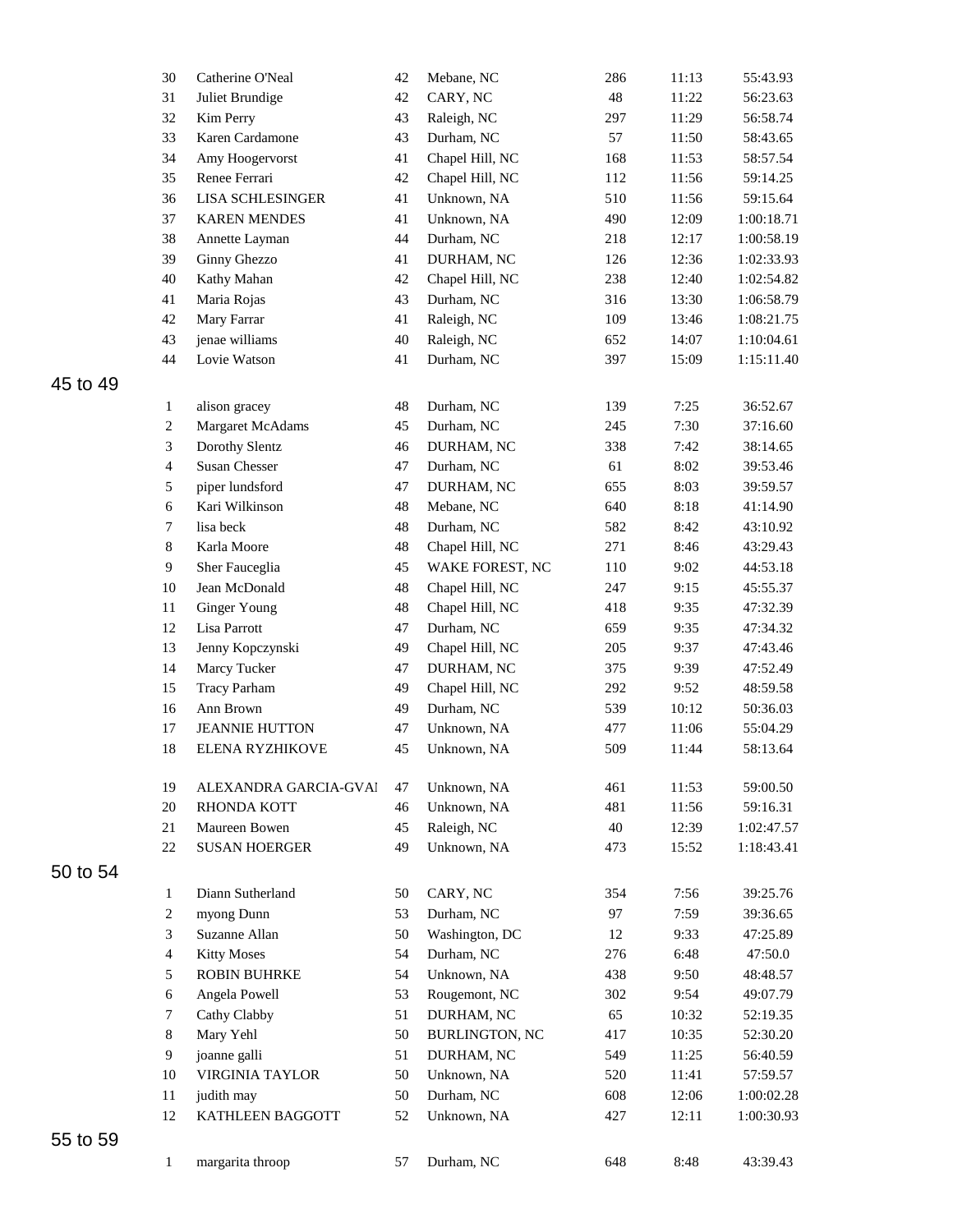|          | $\overline{c}$                 | Susan Cullen                         | 55       | Durham, NC                  | 440            | 8:53         | 44:08.98             |
|----------|--------------------------------|--------------------------------------|----------|-----------------------------|----------------|--------------|----------------------|
|          | 3                              | Valerie Murrah                       | 59       | Chapel Hill, NC             | 646            | 9:15         | 45:54.37             |
|          | $\overline{4}$                 | <b>EMILY READ</b>                    | 55       | Unknown, NA                 | 506            | 11:04        | 54:56.72             |
|          | 5                              | Jan Capps                            | 56       | Wrightsville Beach, NC      | 55             | 11:56        | 59:14.41             |
| 60 to 64 |                                |                                      |          |                             |                |              |                      |
|          | 1                              | Judy Kincaid                         | 61       | DURHAM, NC                  | 558            | 10:01        | 49:42.33             |
|          | $\overline{c}$                 | Peggy Alexander                      | 61       | Durham, NC                  | 421            | 14:56        | 1:14:05.38           |
| 65 to 69 |                                |                                      |          |                             |                |              |                      |
|          | 1                              | Linda Blotzer                        | 65       | Diamondhead, MS             | 36             | 10:19        | 51:12.50             |
|          | $\overline{2}$                 | Sheila Montague                      | 68       | Durham, NC                  | 269            | 12:34        | 1:02:21.57           |
| 5 to 9   |                                |                                      |          |                             |                |              |                      |
|          | 1                              | Adam Thornton                        | 9        | Apex, NC                    | 368            | 11:12        | 55:37.18             |
| 10 to 14 |                                |                                      |          |                             |                |              |                      |
|          | $\mathbf{1}$                   | connor mcdonald                      | 12       | Chapel Hill, NC             | 246            | 8:59         | 44:38.52             |
|          | $\sqrt{2}$                     | Dominic Van Houtven                  | 13       | Chapel Hill, NC             | 385            | 9:37         | 47:45.51             |
|          | 3                              | Connor Leech                         | 13       | Chapel Hill, NC             | 224            | 9:53         | 49:02.96             |
|          | $\overline{4}$                 | Alex Youngman                        | 14       | Chapel Hill, NC             | 419            | 10:23        | 51:33.28             |
|          | 5                              | Jacob Babb                           | 12       | Rocky Mount, NC             | 633            | 10:29        | 52:02.82             |
|          | 6                              | cleveland may                        | 14       | Durham, NC                  | 607            | 11:42        | 58:04.99             |
| 15 to 19 |                                |                                      |          |                             |                |              |                      |
|          |                                | A.J. Tucker                          | 15       |                             | 374            | 6:25         | 31:52.18             |
|          | $\mathbf{1}$<br>$\overline{c}$ | David Bradley                        | 15       | DURHAM, NC<br>DURHAM, NC    | 45             | 6:30         | 32:15.32             |
|          | 3                              | Josh Lockyer                         | 16       | CARY, NC                    | 230            | 8:02         | 39:52.11             |
|          | $\overline{4}$                 | <b>KENAN DUDLEY</b>                  | 15       | Unknown, NA                 | 456            | 9:09         | 45:24.55             |
|          | 5                              | brian o'connor                       | 19       | Durham, NC                  | 612            | 11:43        | 58:11.29             |
|          | 6                              | DANIEL BAGGOTT                       | 18       | Unknown, NA                 | 425            | 15:19        | 1:16:01.92           |
| 20 to 24 |                                |                                      |          |                             |                |              |                      |
|          |                                |                                      |          |                             |                |              |                      |
|          | $\mathbf{1}$                   | Victor Ornelas                       | 24       | Durham, NC                  | 613            | 5:30         | 27:17.00             |
|          | $\overline{c}$<br>3            | Gabriel McGowan                      | 20       | Carrboro, NC<br>Raleigh, NC | 253            | 5:37<br>6:06 | 27:56.60             |
|          | $\overline{4}$                 | Michael Knagge<br><b>MARK KOHLER</b> | 20       |                             | 199<br>480     | 6:26         | 30:20.33             |
|          | 5                              | Stephen Daniel                       | 24<br>24 | Unknown, NA<br>Raleigh, NC  | 545            | 8:28         | 31:57.70<br>42:03.04 |
|          | 6                              | Joseph Christenbury                  | 24       | DURHAM, NC                  | 63             | 8:32         | 42:22.53             |
|          | 7                              | PHILIP GIBBS                         | 23       | Goldsboro, NC               | 127            | 8:44         | 43:23.06             |
|          | 8                              | Victor Wakefield                     | 24       | DURHAM, NC                  | 390            | 8:50         | 43:49.78             |
|          | 9                              | jacob johnson                        | 24       | Greensboro, NC              | 651            | 9:03         | 44:55.18             |
|          | 10                             | John May                             | 23       | Durham, NC                  | 244            | 9:20         | 46:19.14             |
|          | 11                             | <b>Steven Martin</b>                 | 24       | Eastover, NC                | 562            | 9:36         | 47:39.30             |
|          | 12                             | Timothy Fields Jr.                   | 22       | Durham, NC                  | 113            | 11:01        | 54:40.47             |
| 25 to 29 |                                |                                      |          |                             |                |              |                      |
|          | $\mathbf{1}$                   | Devin Swann                          | 29       | Raleigh, NC                 | $\overline{4}$ | 5:07         | 25:24.12             |
|          | 2                              | John Crews                           | 25       | Raleigh, NC                 | 75             | 5:13         | 25:57.00             |
|          | 3                              | Kevin Timp                           | 26       | Chapel Hill, NC             | 371            | 5:57         | 29:32.57             |
|          | $\overline{4}$                 | Jason Carter                         | 29       | Manassas, VA                | 585            | 6:22         | 31:39.12             |
|          | 5                              | <b>BEN RUDNICK</b>                   | 26       | Unknown, NA                 | 507            | 6:42         | 33:17.47             |
|          | 6                              | CHRIS GRIGSBY                        | 27       | Unknown, NA                 | 464            | 7:03         | 35:01.36             |
|          | 7                              | <b>REMI DELILLE</b>                  | 28       | Unknown, NA                 | 453            | 7:07         | 35:21.40             |
|          | 8                              | Kimon Divaris                        | 29       | Chapel Hill, NC             | 92             | 7:13         | 35:49.35             |
|          | 9                              | Aaron Holt                           | 27       | Durham, NC                  | 167            | 7:15         | 35:59.43             |
|          | 10                             | <b>JASON BELLEVANCE</b>              | 29       | Unknown, NA                 | 431            | 7:19         | 36:21.08             |
|          | 11                             | Aaron Fergurson                      | 29       | Durham, NC                  | 111            | 7:25         | 36:52.72             |
|          | 12                             | Daniel Riley                         | 28       | Durham, NC                  | 313            | 7:38         | 37:52.68             |
|          |                                |                                      |          |                             |                |              |                      |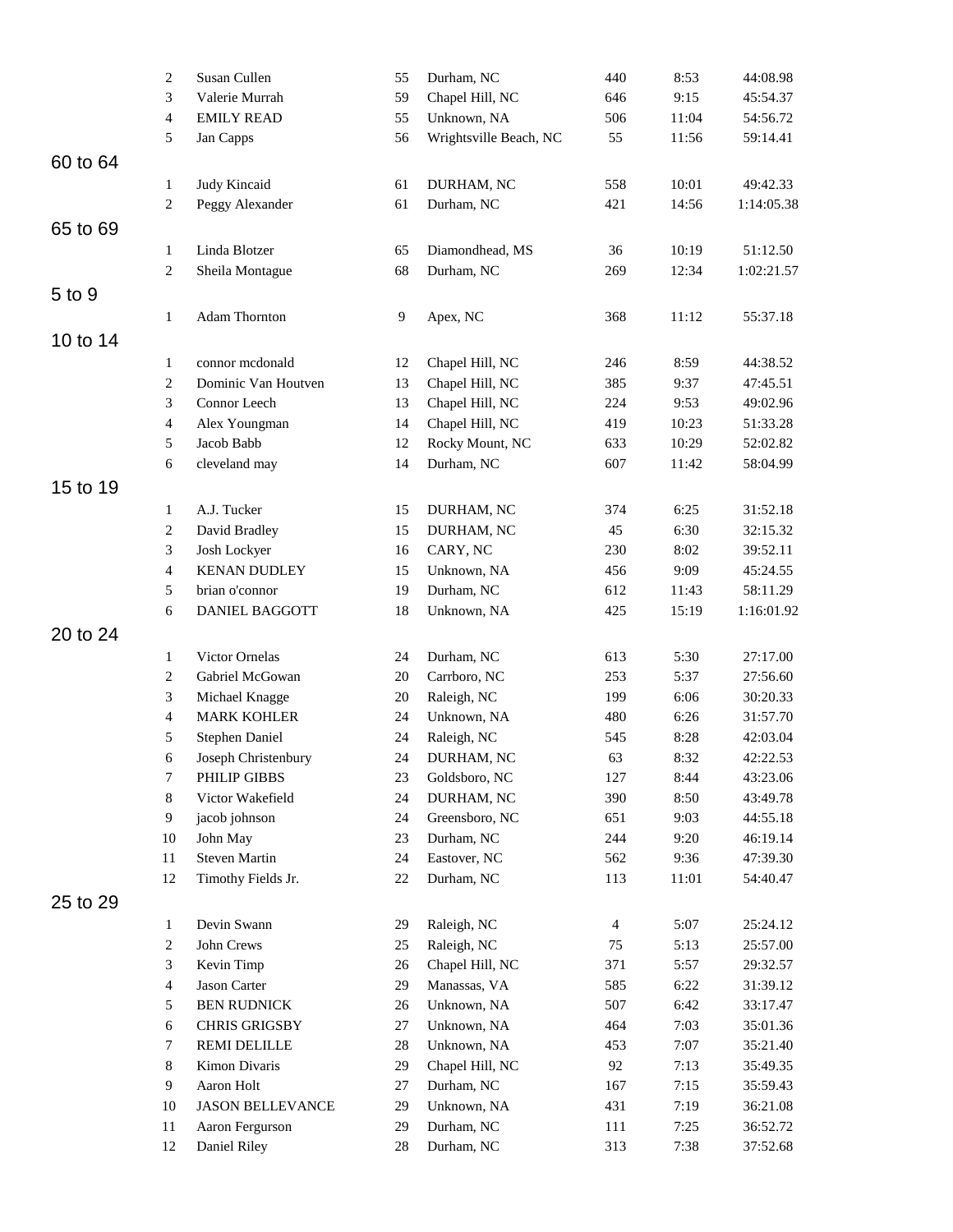| 13               | Karl Goodman           | 27     | Durham, NC       | 134    | 7:39  | 38:01.82   |
|------------------|------------------------|--------|------------------|--------|-------|------------|
| 14               | <b>Samuel Morris</b>   | 28     | Durham, NC       | 275    | 7:45  | 38:27.08   |
| 15               | John Bassett           | 25     | Chapel Hill, NC  | 23     | 7:45  | 38:27.92   |
| 16               | todd bertrand          | 29     | Hillsborough, NC | 32     | 7:47  | 38:41.30   |
| 17               | Mike Raskevitz         | 28     | Cary, NC         | 638    | 7:52  | 39:02.90   |
| 18               | Juan Gonzalez          | 29     | DURHAM, NC       | 133    | 8:05  | 40:06.17   |
| 19               | <b>Stephen Ming</b>    | 26     | Durham, NC       | 564    | 8:05  | 40:07.60   |
| 20               | Will Arey              | 27     | Durham, NC       | 644    | 8:05  | 40:08.95   |
| 21               | chris miller           | 27     | Durham, NC       | 657    | 8:09  | 40:29.61   |
| 22               | Stephen Foster         | $28\,$ | Durham, NC       | 116    | 8:13  | 40:47.91   |
| 23               | Russel Kahmke          | 25     | Durham, NC       | 191    | 8:18  | 41:11.50   |
| 24               | Curtis Smith           | 26     | Raleigh, NC      | 339    | 8:22  | 41:31.73   |
| 25               | <b>MATTHEW CROW</b>    | 29     | Unknown, NA      | 451    | 8:23  | 41:37.21   |
| 26               | Rob Thompson           | 29     | Raleigh, NC      | 366    | 8:29  | 42:05.26   |
| 27               | Neil Hershberger       | 29     | Hillsborough, NC | 650    | 8:31  | 42:17.64   |
| 28               | TJ Mayotte             | 29     | Elkridge, MD     | 563    | 8:48  | 43:43.52   |
| 29               | <b>Scott Cureton</b>   | 27     | Jacksonville, FL | 79     | 8:49  | 43:45.77   |
| 30               | stephen wood           | 27     | laurinburg, NC   | 579    | 8:51  | 43:55.59   |
| 31               | Michael Le             | 27     | Durham, NC       | 219    | 8:54  | 44:09.48   |
| 32               | Michael Masten         | 26     | DURHAM, NC       | 242    | 9:10  | 45:29.42   |
| 33               | MICHAEL ADAMS          | 25     | Unknown, NA      | 422    | 9:17  | 46:04.89   |
| 34               | <b>Adam Cureton</b>    | 29     | Durham, NC       | 78     | 9:31  | 47:13.76   |
| 35               | <b>Steve Cureton</b>   | 29     | Kingsport, TN    | $80\,$ | 9:31  | 47:14.60   |
| 36               | Erik Harbinson         | 27     | Durham, NC       | 146    | 9:36  | 47:41.24   |
| 37               | Craig Baden            | 28     | Nebo, NC         | 581    | 10:14 | 50:47.74   |
| 38               | Matt Freeman           | 28     | Durham, NC       | 117    | 10:46 | 53:28.97   |
| 39               | <b>Brett McCune</b>    | 25     | Unknown, NA      | 627    | 10:56 | 54:17.97   |
| 40               | Keith Ferguson         | 26     | Raleigh, NC      | 548    | 11:16 | 55:55.39   |
| 41               | bernardo waxtein       | 27     | Raleigh, NC      | 398    | 11:22 | 56:23.56   |
| 42               | DAVID HERRERA          | 28     | Unknown, NA      | 470    | 14:05 | 1:09:54.75 |
|                  |                        |        |                  |        |       |            |
|                  |                        |        |                  |        |       |            |
| $\mathbf{1}$     | Ryan Woods             | 31     | Boone, NC        | 6      | 5:08  | 25:31.16   |
| $\boldsymbol{2}$ | erik johnson           | 33     | Hillsborough, NC | 181    | 5:38  | 27:59.00   |
| $\mathfrak{Z}$   | <b>TOMMY BOLES</b>     | 32     | Unknown, NA      | 434    | 5:48  | 28:50.73   |
| 4                | <b>Connor LaRose</b>   | 31     | Durham, NC       | 639    | 6:02  | 29:57.00   |
| 5                | Jeremy Woods           | 34     | Durham, NC       | 413    | 6:15  | 31:03.01   |
| 6                | Whit Hughston          | 32     | Raleigh, NC      | 601    | 6:45  | 33:33.60   |
| 7                | Matthew Holtry         | 31     | Chapel Hill, NC  | 557    | 6:47  | 33:43.97   |
| $8\,$            | DREW NARAYAN           | 34     | Unknown, NA      | 494    | 6:49  | 33:51.05   |
| 9                | <b>CHRIS HEINONEN</b>  | 31     | Unknown, NA      | 468    | 6:59  | 34:43.52   |
| 10               | <b>JASON NELSON</b>    | 32     | Unknown, NA      | 496    | 7:01  | 34:52.28   |
| 11               | David Tallon           | 32     | DURHAM, NC       | 357    | 7:04  | 35:06.36   |
| 12               | Michael Smrtka         | 30     | Durham, NC       | 341    | 7:14  | 35:53.85   |
| 13               | steven Eldredge        | 33     | Durham, NC       | 103    | 7:14  | 35:56.50   |
| 14               | ZACHARY FISHER         | 31     | Unknown, NA      | 594    | 7:17  | 36:08.77   |
| 15               | Michael goley          | 31     | Durham, NC       | 132    | 7:17  | 36:11.51   |
| 16               | <b>MIKE KELLY</b>      | 33     | Unknown, NA      | 479    | 7:31  | 37:17.53   |
| 17               | greg Pattison          | 32     | Durham, NC       | 294    | 7:31  | 37:20.50   |
| 18               | Andrew Signor          | 30     | Urbana, IL       | 518    | 7:34  | 37:33.68   |
| 19               | Evan Adler             | 31     | Durham, NC       | 636    | 7:35  | 37:37.68   |
| 20               | <b>Trevor Thompson</b> | 34     | Pittsboro, NC    | 367    | 7:40  | 38:02.75   |
| 21               | Harper Gordek          | 32     | Durham, NC       | 136    | 7:40  | 38:05.64   |
| 22               | <b>CHAD FLICKINGER</b> | 30     | Unknown, NA      | 595    | 7:43  | 38:21.08   |
| 23               | <b>Teddy Cheetah</b>   | 30     | Raleigh, NC      | 60     | 7:46  | 38:35.79   |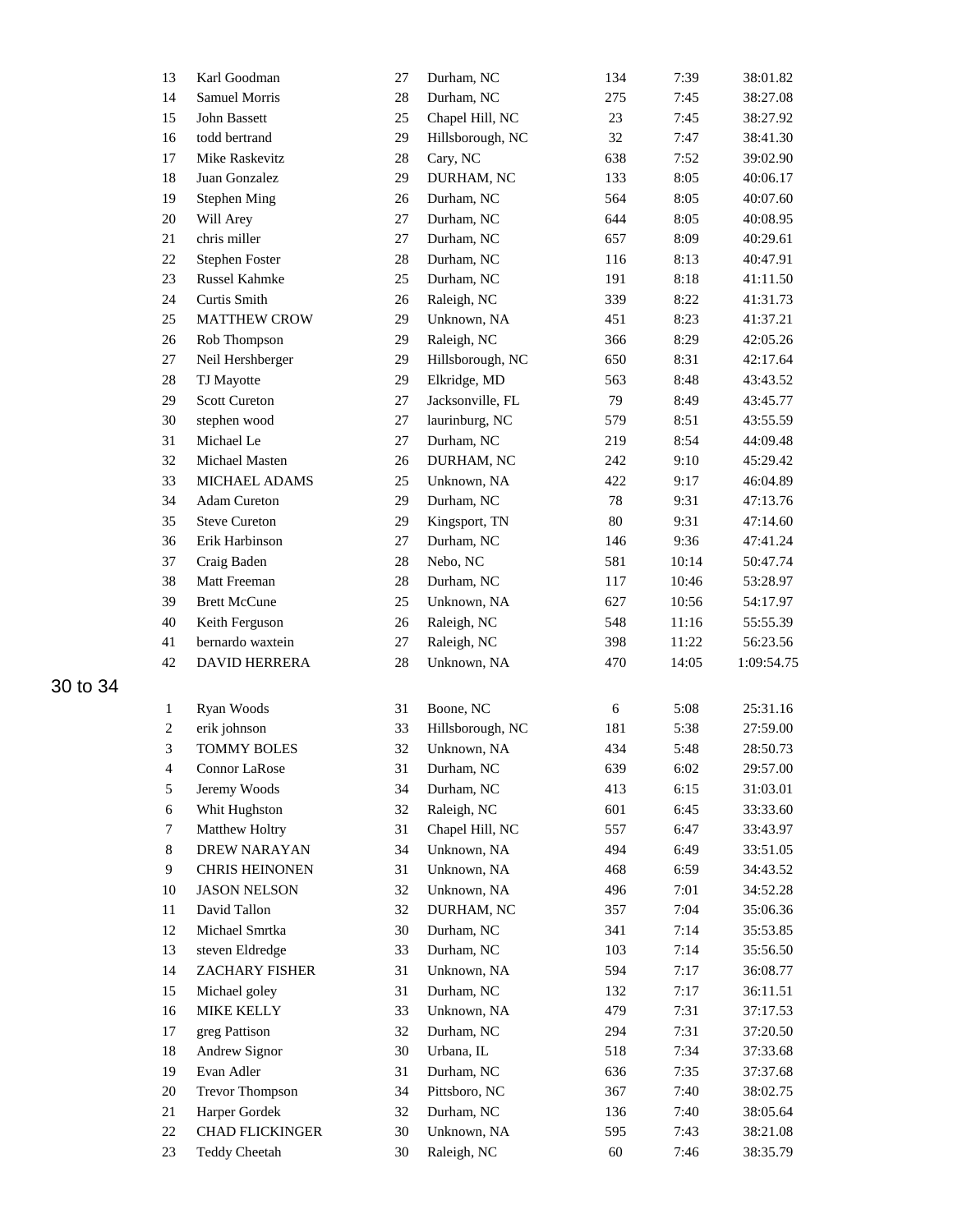| 24             | <b>Brian Dubay</b>     | 33 | Cary, NC          | 96  | 7:50  | 38:52.07 |
|----------------|------------------------|----|-------------------|-----|-------|----------|
| 25             | Ky Taylor              | 31 | Morrisville, NC   | 360 | 7:55  | 39:19.88 |
| 26             | <b>LEE BRINSON</b>     | 34 | Unknown, NA       | 436 | 7:58  | 39:35.45 |
| 27             | Jeffrey Peters         | 30 | CARY, NC          | 569 | 8:01  | 39:48.43 |
| 28             | <b>Timothy Hensley</b> | 33 | Durham, NC        | 159 | 8:02  | 39:55.33 |
| 29             | Chris DeAdder          | 30 | Durham, NC        | 471 | 8:15  | 40:58.91 |
| 30             | <b>RAYMOND OH</b>      | 33 | Unknown, NA       | 501 | 8:21  | 41:26.13 |
| 31             | Holning Lau            | 32 | Raleigh, NC       | 216 | 8:22  | 41:32.15 |
| 32             | Craig Butt             | 34 | Durham, NC        | 53  | 8:29  | 42:06.76 |
| 33             | <b>Gregory Plow</b>    | 34 | Steubenville, OH  | 642 | 8:36  | 42:42.22 |
| 34             | Dustin Schubert        | 30 | Durham, NC        | 324 | 8:39  | 42:58.12 |
| 35             | Craig Roberts          | 30 | Durham, NC        | 571 | 8:41  | 43:07.27 |
| 36             | Robert Garland         | 33 | Clayton, NC       | 121 | 8:41  | 43:08.92 |
| 37             | <b>JOSHUA EASTBURN</b> | 32 | Raleigh, NC       | 100 | 8:45  | 43:24.72 |
| 38             | Jon McClanahan         | 31 | Durham, NC        | 610 | 8:46  | 43:32.78 |
| 39             | <b>TIM YOUNG</b>       | 33 | Unknown, NA       | 529 | 8:47  | 43:37.62 |
| 40             | Michael Sandlin        | 30 | RALEIGH, NC       | 321 | 8:53  | 44:04.35 |
| 41             | Jonathan VandeKrol     | 32 | Durham, NC        | 577 | 8:57  | 44:25.73 |
| 42             | Michael Benson         | 32 | Durham, NC        | 536 | 8:57  | 44:26.74 |
| 43             | <b>Adam Starling</b>   | 33 | Raleigh, NC       | 345 | 9:02  | 44:49.18 |
| 44             | Jon Bostock            | 33 | louisville, ky    | 498 | 9:05  | 45:06.18 |
| 45             | Jason Gillian          | 34 | Durham, NC        | 550 | 9:10  | 45:32.18 |
| 46             | Matthew Lubin          | 33 | Chapel Hill, NC   | 235 | 9:12  | 45:40.49 |
| 47             | Ismail Abdelkhalek     | 34 | Durham, NC        | 580 | 9:12  | 45:41.37 |
| 48             | <b>TRAVIS FISHER</b>   | 33 | Unknown, NA       | 459 | 9:17  | 46:07.45 |
| 49             | <b>CALEB BAKER</b>     | 34 | Unknown, NA       | 428 | 9:20  | 46:21.81 |
| 50             | <b>JEFF POWELL</b>     | 32 | Unknown, NA       | 505 | 9:21  | 46:24.97 |
| 51             | kevin bowman           | 32 | greensboro, NC    | 537 | 9:32  | 47:20.32 |
| 52             | <b>Scott Matheson</b>  | 32 | Durham, NC        | 243 | 9:44  | 48:18.89 |
| 53             | <b>Bill Hoover</b>     | 32 | Durham, NC        | 169 | 9:44  | 48:19.39 |
| 54             | <b>KEVIN WIEHE</b>     | 30 | Unknown, NA       | 524 | 9:53  | 49:05.99 |
| 55             | Jonathan Evans         | 34 | Durham, NC        | 106 | 9:54  | 49:07.96 |
| 56             | Reuben Thomas          | 32 | Carrboro, NC      | 364 | 9:59  | 49:33.95 |
| 57             | Mike Sundheim          | 32 | Durham, NC        | 353 | 10:02 | 49:48.45 |
| 58             | MICHAEL MATOS          | 32 | Unknown, NA       | 606 | 10:09 | 50:24.06 |
| 59             | Jim Parise             | 31 | Chapel Hill, NC   | 566 | 10:13 | 50:42.52 |
| 60             | <b>Brian Riley</b>     | 33 | Holly Springs, NC | 570 | 10:19 | 51:13.68 |
| 61             | Nathaniel Warner       | 32 | Durham, NC        | 395 | 10:26 | 51:49.17 |
| 62             | <b>MARK WHITMAN</b>    | 32 | Unknown, NA       | 523 | 10:28 | 51:58.03 |
| 63             | Jason Carley           | 30 | Raleigh, NC       | 540 | 10:43 | 53:11.68 |
| 64             | Nate DeGraff           | 33 | DURHAM, NC        | 500 | 10:45 | 53:20.14 |
| 65             | Patrick Limber         | 31 | DURHAM, NC        | 227 | 10:50 | 53:44.86 |
| 66             | Jeremy Wickersham      | 33 | Durham, NC        | 401 | 11:16 | 55:55.66 |
| 67             | Jon Sander             | 34 | Durham, NC        | 512 | 11:50 | 58:46.65 |
|                |                        |    |                   |     |       |          |
| $\mathbf{1}$   | <b>KEN BECKER</b>      | 38 | Unknown, NA       | 430 | 6:06  | 30:18.93 |
| $\overline{c}$ | Will McDow             | 39 | Durham, NC        | 611 | 6:16  | 31:08.45 |
| 3              | Joseph Clancy          | 37 | Durham, NC        | 542 | 6:25  | 31:54.66 |
| $\overline{4}$ | Raymond Dobson         | 39 | Durham, NC        | 590 | 6:45  | 33:29.89 |
| 5              | Greg DeMauro           | 39 | Mebane, NC        | 89  | 7:08  | 35:23.40 |
| 6              | <b>JOSH STARMER</b>    | 35 | Unknown, NA       | 515 | 7:09  | 35:29.23 |
| $\tau$         | <b>Robert Higley</b>   | 36 | Cary, NC          | 165 | 7:21  | 36:28.74 |
| $8\,$          | <b>Rusty Haynes</b>    | 36 | Durham, NC        | 600 | 7:32  | 37:22.30 |
| 9              | Charles Grabowski      | 35 | Chapel Hill, NC   | 138 | 7:40  | 38:03.23 |
|                |                        |    |                   |     |       |          |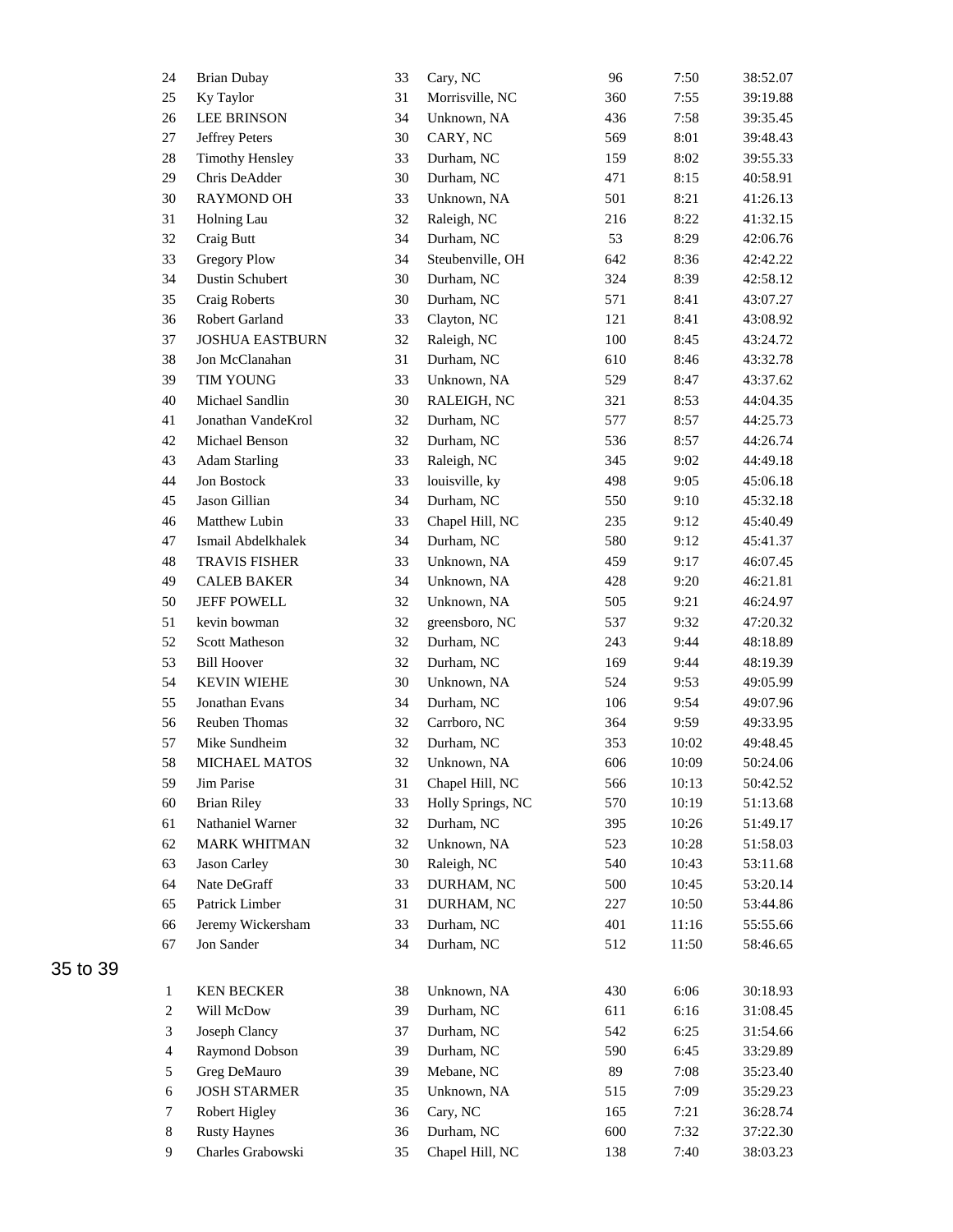| 10             | Jon Macklin           | 36 | Chapel Hill, NC   | 643 | 7:43  | 38:19.33   |
|----------------|-----------------------|----|-------------------|-----|-------|------------|
| 11             | boris bunn            | 39 | midlothian, VA    | 52  | 7:52  | 39:05.79   |
| 12             | <b>GEORGE CLAY</b>    | 37 | Unknown, NA       | 587 | 7:54  | 39:12.56   |
| 13             | Donald Rhoads         | 37 | Durham, NC        | 310 | 8:05  | 40:08.04   |
| 14             | <b>Brian Montague</b> | 38 | Pittsburgh, PA    | 268 | 8:08  | 40:21.35   |
| 15             | Marshall Stanley      | 36 | Durham, NC        | 344 | 8:08  | 40:22.86   |
| 16             | Damian Herrick        | 35 | Durham, NC        | 162 | 8:33  | 42:26.37   |
| 17             | Matthew Thompson      | 36 | Durham, NC        | 365 | 8:39  | 42:55.49   |
| 18             | <b>Jody Thomas</b>    | 39 | Chapel Hill, NC   | 363 | 8:41  | 43:05.41   |
| 19             | ROMULO FUENTES FLORES | 35 | Durham, NC        | 596 | 8:41  | 43:05.71   |
| 20             | <b>Todd Schuler</b>   | 35 | DURHAM, NC        | 572 | 8:43  | 43:17.08   |
| 21             | <b>Brad Dean</b>      | 39 | WAKE FOREST, NC   | 86  | 8:45  | 43:26.09   |
| $22\,$         | <b>FELIX PEREZ</b>    | 38 | Unknown, NA       | 503 | 9:01  | 44:45.37   |
| 23             | Matthew Bartush       | 37 | Durham, NC        | 22  | 9:06  | 45:13.18   |
| 24             | Mark Shapiro          | 36 | Durham, NC        | 330 | 9:09  | 45:24.66   |
| 25             | Frank Peveler         | 35 | Durham, NC        | 298 | 9:12  | 45:39.58   |
| 26             | Jojo Almario          | 39 | Durham, NC        | 14  | 9:12  | 45:39.80   |
| 27             | Eric Chapman          | 38 | DURHAM, NC        | 541 | 9:17  | 46:04.89   |
| $28\,$         | Kevin Miller          | 35 | Chapel Hill, NC   | 263 | 9:30  | 47:12.21   |
| 29             | Stephen Wakefield     | 37 | Durham, NC        | 389 | 9:32  | 47:21.63   |
| 30             | <b>RYAN MCCARTY</b>   | 36 | Unknown, NA       | 488 | 9:34  | 47:29.53   |
| 31             | Martha Rath-Xarlacos  | 39 | Chapel Hill, NC   | 645 | 9:37  | 47:43.16   |
| 32             | Sam Wolff             | 35 | Durham, NC        | 409 | 9:41  | 48:06.89   |
| 33             | Jonathan Partee       | 38 | Thomasville, NC   | 567 | 9:42  | 48:11.89   |
| 34             | MUHAMMAD HASAN        | 38 | Unknown, NA       | 466 | 9:48  | 48:38.57   |
| 35             | <b>RAVI JHAVERI</b>   | 39 | Unknown, NA       | 478 | 10:00 | 49:40.46   |
| 36             | <b>Brook North</b>    | 35 | Durham, NC        | 283 | 10:00 | 49:40.86   |
| 37             | Enrique Caballero     | 36 | Diamondhead, MS   | 54  | 10:01 | 49:42.61   |
| 38             | John Lockyer          | 39 | CARY, NC          | 229 | 10:25 | 51:43.95   |
| 39             | Mitch Babb            | 39 | Durham, NC        | 634 | 10:29 | 52:03.06   |
| 40             | Jon Gardiner          | 35 | DURHAM, NC        | 597 | 10:30 | 52:05.69   |
| 41             | Richard Oh            | 39 | Chapel Hill, NC   | 288 | 10:52 | 53:57.99   |
| 42             | Curtis Schulze        | 36 | Durham, NC        | 326 | 11:40 | 57:53.89   |
| 43             | <b>JOE</b> Houde      | 37 | Durham, NC        | 171 | 12:20 | 1:01:15.66 |
| 1              | Chad Newton           | 40 | Pisgah Forest, NC | 8   | 5:27  | 27:06.63   |
| $\sqrt{2}$     | <b>Tim Meigs</b>      | 43 | Raleigh, NC       | 257 | 5:36  | 27:50.00   |
| 3              | Craig Heinly          | 41 | Chapel Hill, NC   | 152 | 6:11  | 30:45.57   |
| $\overline{4}$ | Anthony Corriveau     | 40 | CARY, NC          | 73  | 6:31  | 32:24.89   |
| 5              | Greg Sousa            | 40 | Durham, NC        | 575 | 6:32  | 32:28.82   |
| 6              | <b>Barry Fennell</b>  | 43 | Raleigh, NC       | 592 | 6:56  | 34:28.32   |
| $\tau$         | Chris Roessler        | 41 | DURHAM, NC        | 315 | 7:06  | 35:13.39   |
| 8              | mike falvo            | 40 | Durham, NC        | 107 | 7:15  | 36:02.24   |
| 9              | Christopher Blue      | 42 | Chapel Hill, NC   | 37  | 7:27  | 37:00.99   |
| 10             | Dana Hornkohl         | 41 | Durham, NC        | 170 | 7:31  | 37:19.40   |
| 11             | <b>Stewart Vargas</b> | 44 | Morrisville, NC   | 387 | 7:38  | 37:52.68   |
| 12             | mark dessauer         | 42 | DURHAM, NC        | 647 | 7:48  | 38:42.63   |
| 13             | <b>EMMET FURLONG</b>  | 40 | Unknown, NA       | 460 | 7:54  | 39:12.41   |
| 14             | Jeffrey Turrick       | 40 | Apex, NC          | 378 | 7:55  | 39:16.88   |
| 15             | Yanni Lambropoulos    | 44 | Durham, NC        | 212 | 8:00  | 39:41.62   |
| 16             | Marvin Hembrick       | 41 | Durham, NC        | 154 | 8:03  | 39:58.71   |
| 17             | Christopher Wood      | 43 | Durham, NC        | 410 | 8:10  | 40:31.21   |
| 18             | Jeff Luttrell         | 42 | Apex, NC          | 236 | 8:14  | 40:54.59   |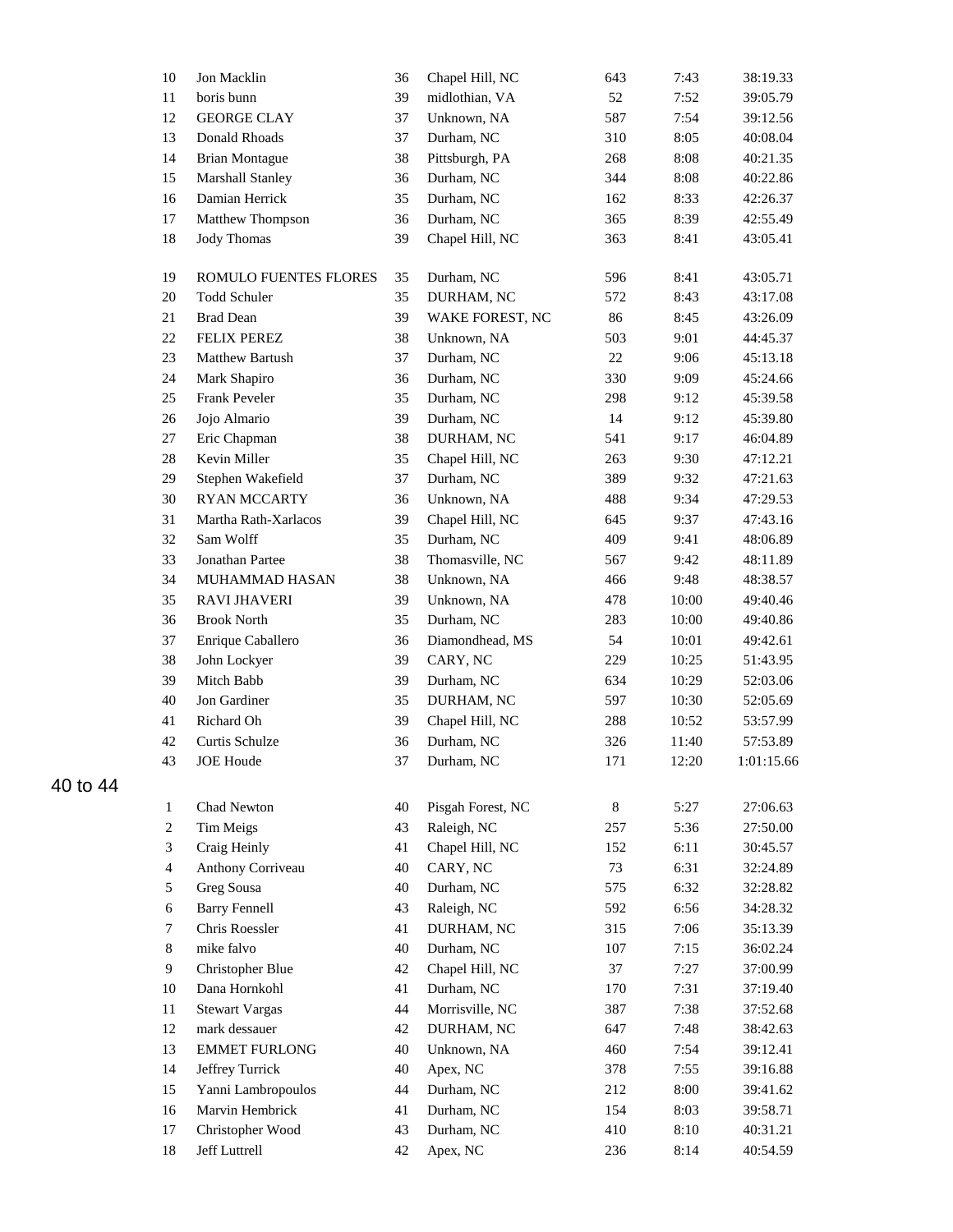| 19               | David Janeczko         | 41     | Raleigh, NC            | 178 | 8:16  | 41:03.54   |
|------------------|------------------------|--------|------------------------|-----|-------|------------|
| 20               | Kerry Johnson          | 42     | Winston-Salem, NC      | 182 | 8:20  | 41:22.76   |
| $21\,$           | Gerrit Jordaan         | 40     | Raleigh, NC            | 189 | 8:23  | 41:37.18   |
| 22               | John Pinto             | 44     | Durham, NC             | 300 | 8:24  | 41:42.50   |
| 23               | David Harris           | 43     | Apex, NC               | 555 | 8:45  | 43:28.69   |
| 24               | Dave Brown             | 44     | Durham, NC             | 653 | 8:55  | 44:18.01   |
| 25               | brian barbour          | 43     | Apex, NC               | 533 | 9:01  | 44:48.44   |
| 26               | Tony Johnson           | 40     | Creedmoor, NC          | 531 | 9:07  | 45:14.31   |
| 27               | Chris Crowder          | 43     | Creedmoor, NC          | 76  | 9:16  | 46:00.59   |
| $28\,$           | Jay Threewitts         | 40     | Raleigh, NC            | 370 | 9:40  | 47:58.18   |
| 29               | WILLIAM HANSLEY        | 43     | Unknown, NA            | 465 | 10:52 | 53:58.90   |
| 30               | John Walker            | 42     | Pittsboro, NC          | 625 | 11:14 | 55:46.93   |
|                  |                        |        |                        |     |       |            |
| $\mathbf{1}$     | John Hinton            | 48     | Chapel Hill, NC        | 10  | 5:32  | 27:27.28   |
| $\boldsymbol{2}$ | <b>JIM CLABUESCH</b>   | 45     | Unknown, NA            | 444 | 5:55  | 29:23.15   |
| 3                | <b>Richard Damberg</b> | 49     | Durham, NC             | 589 | 6:13  | 30:52.65   |
| $\overline{4}$   | <b>Barton Bechard</b>  | 45     | DURHAM, NC             | 24  | 6:19  | 31:20.94   |
| 5                | Charlie Justice        | 47     | Greenville, NC         | 190 | 6:24  | 31:47.43   |
| 6                | Russell Mead           | 45     | Chapel Hill, NC        | 256 | 6:28  | 32:07.29   |
| $\overline{7}$   | Rodney Knight          | 49     | Chapel Hill, NC        | 200 | 6:29  | 32:13.03   |
| $\,8\,$          | <b>Bill Shires</b>     | 45     | Charlotte, NC          | 11  | 6:53  | 34:10.58   |
| 9                | David Meyer            | 46     | DURHAM, NC             | 259 | 7:02  | 34:54.71   |
| 10               | Jeff Hall              | 45     | CARY, NC               | 553 | 7:10  | 35:33.36   |
| 11               | Jack Threadgill        | 48     | CARY, NC               | 576 | 7:16  | 36:07.76   |
| 12               | HARRY ARCHIMEDE        | 49     | Unknown, NA            | 424 | 7:19  | 36:21.34   |
| 13               | Michael McGehean       | 49     | WAKE FOREST, NC        | 251 | 7:25  | 36:51.72   |
| 14               | Jonathan Van Ark       | 48     | Chapel Hill, NC        | 382 | 7:26  | 36:55.66   |
| 15               | Casey Kopczynski       | 48     | Chapel Hill, NC        | 204 | 7:36  | 37:44.68   |
| 16               | TODD CRENSHAW          | 45     | Unknown, NA            | 449 | 7:37  | 37:50.68   |
| 17               | <b>Curtis Bradley</b>  | 45     | DURHAM, NC             | 44  | 7:45  | 38:31.92   |
| 18               | <b>Richard Craney</b>  | 46     | Rougemont, NC          | 74  | 7:50  | 38:55.38   |
| 19               | Gregory Herman-Giddens | $48\,$ | Chapel Hill, NC        | 160 | 7:54  | 39:13.56   |
| 20               | michael fiocco         | 47     | Pittsboro, NC          | 593 | 8:00  | 39:41.50   |
| $21\,$           | David Threewitts       | 46     | Durham, NC             | 369 | 8:11  | 40:36.16   |
| $22\,$           | Paul Youngman          | 45     | Chapel Hill, NC        | 420 | 8:14  | 40:51.15   |
| 23               | William Chesser        | 47     | Durham, NC             | 62  | 8:27  | 41:56.67   |
| 24               | Roger Greer            | 46     | Durham, NC             | 140 | 8:34  | 42:34.96   |
| 25               | Guy Jester             | 47     | Bunnlevel, NC          | 180 | 8:39  | 42:58.35   |
| $26\,$           | Gary Shelnutt          | 48     | Durham, NC             | 332 | 8:46  | 43:29.83   |
| 27               | Craig Paterson         | 45     | DURHAM, NC             | 293 | 8:53  | 44:05.35   |
| $28\,$           | Jeffrey Merron         | 48     | Chapel Hill, NC        | 258 | 8:59  | 44:37.58   |
| 29               | <b>Steve Capps</b>     | 49     | Wrightsville Beach, NC | 56  | 9:10  | 45:29.55   |
| $30\,$           | TOM DEKKER             | 48     | Unknown, NA            | 452 | 9:15  | 45:56.09   |
| 31               | tim hella              | 47     | Lothian, MD            | 654 | 9:17  | 46:06.28   |
| 32               | Dan Woodlief           | 47     | Durham, NC             | 412 | 9:38  | 47:48.61   |
| 33               | <b>Steve Munsat</b>    | 45     | Chapel Hill, NC        | 278 | 9:39  | 47:55.48   |
| 34               | Chris Stoneman         | 47     | Chapel Hill, NC        | 348 | 10:14 | 50:46.20   |
| 35               | Vance Tucker           | 48     | DURHAM, NC             | 376 | 10:29 | 52:01.80   |
| 36               | David Criswell         | 47     | Durham, NC             | 543 | 10:38 | 52:45.97   |
| 37               | Kevin Mook             | 47     | Apex, NC               | 270 | 10:45 | 53:24.14   |
| 38               | Hernan Silva           | 46     | Durham, NC             | 333 | 11:18 | 56:05.68   |
| 39               | Michael Murray         | 49     | Chapel Hill, NC        | 279 | 11:32 | 57:14.71   |
| 40               | DAVID SHUTT            | 47     | Unknown, NA            | 513 | 11:33 | 57:21.07   |
| 41               | <b>TUELS RYA</b>       | $47\,$ | Unknown, NA            | 508 | 12:14 | 1:00:41.64 |